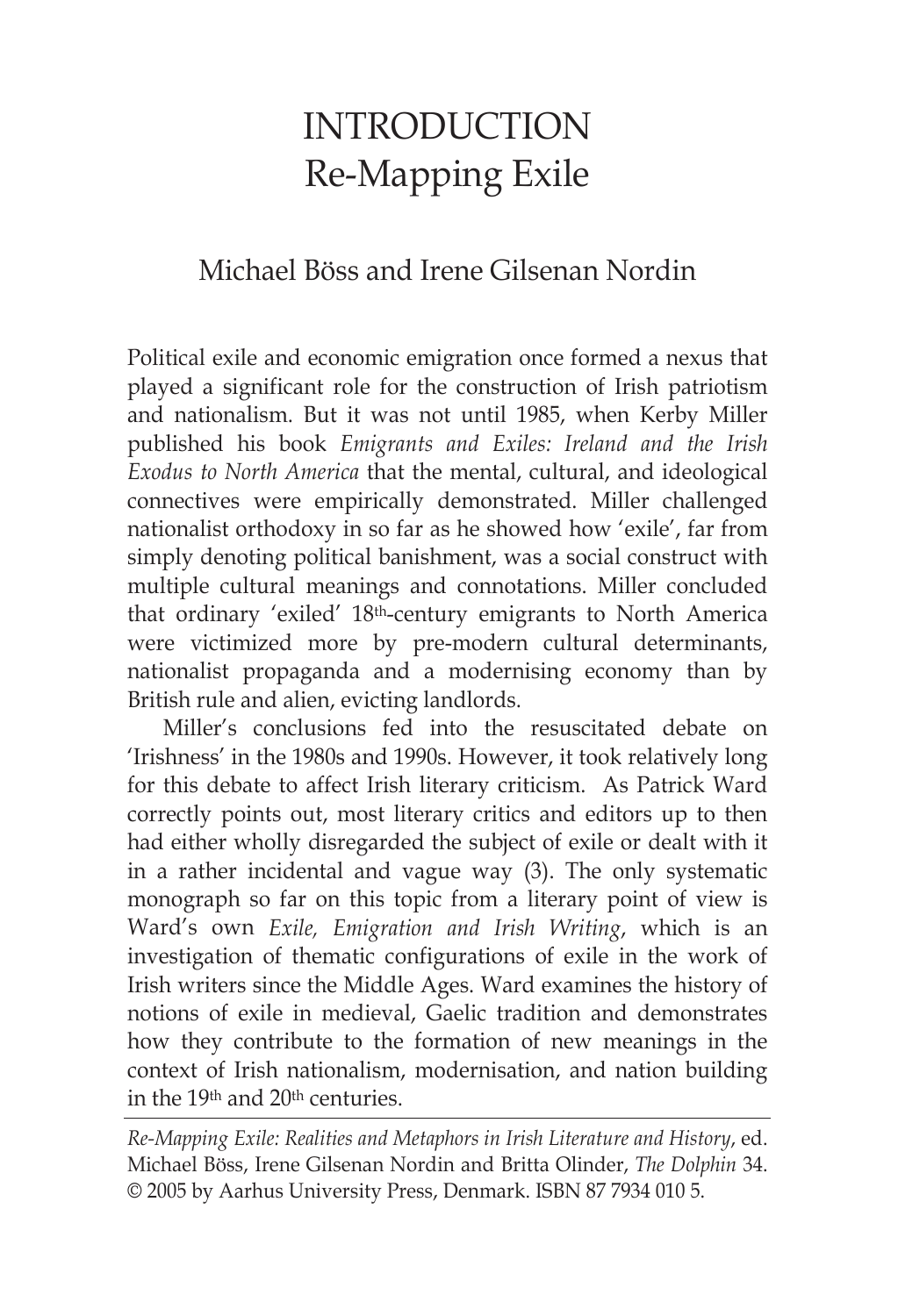Some of the essays in the present collection are broadly inspired by Miller and Ward's critical inquiries in that they combine historical, cultural, and literary analyses in their treatment of aspects of exile in Irish writing. The theoretical perspective of exile in these essays is 'structuralist', understood in the political and/or individual context, where exile is seen from a structuralist predominance of negativity, in the sense that exile is understood as a physical state of being, often associated with absence, into which an individual willingly or unwillingly enters. Other essays in the volume are inspired by a 'poststructuralist' perspective, where exile is considered in the light of postmodernist and psychoanalytic concerns. In this respect the narration of exile is understood as a celebration of playful transgressiveness, of hybridity, diversity and otherness, of simulacra and simulation, as a prototype of a split, fluid subjectivity that leaves behind a linear mode of thinking, in favour of 'a sense of identity that rests not on fixity but contingency' (Braidotti 31). This type of exile moves away from a political, cultural, economic idea of exile to an understanding of exile in a wider existential sense.

 The volume is the product of a group of Irish Studies scholars in the Nordic countries. It presents readings of Irish literature, history and culture that reflect some of the historical, sociological, psychological and philosophical dimensions of exile in the 1800s and 1900s. We have been particularly interested in discussing 'exile' in a wide range of texts including literature, political writings and song-writing, either in works of Irish writers not normally associated with exile, or in which new aspects of 'exile' can be discerned. Works by the following authors have been examined in order of arrangement in the collection: Hubert Butler, Thomas D'Arcy McGee, Rosa Mulholland, James Joyce, John Hewitt, Van Morrison, Eiléan Ní Chuilleanáin, as well as a number of other Irish women poets, Roddy Doyle, and John Banville. The book is a collaborative joint venture in so far as it emerges from a series of interdisciplinary workshops and seminars held in the period 2001-2004. During these work-inprocess sessions, the participants, although each responsible for his or her own contribution, have been subject to collegial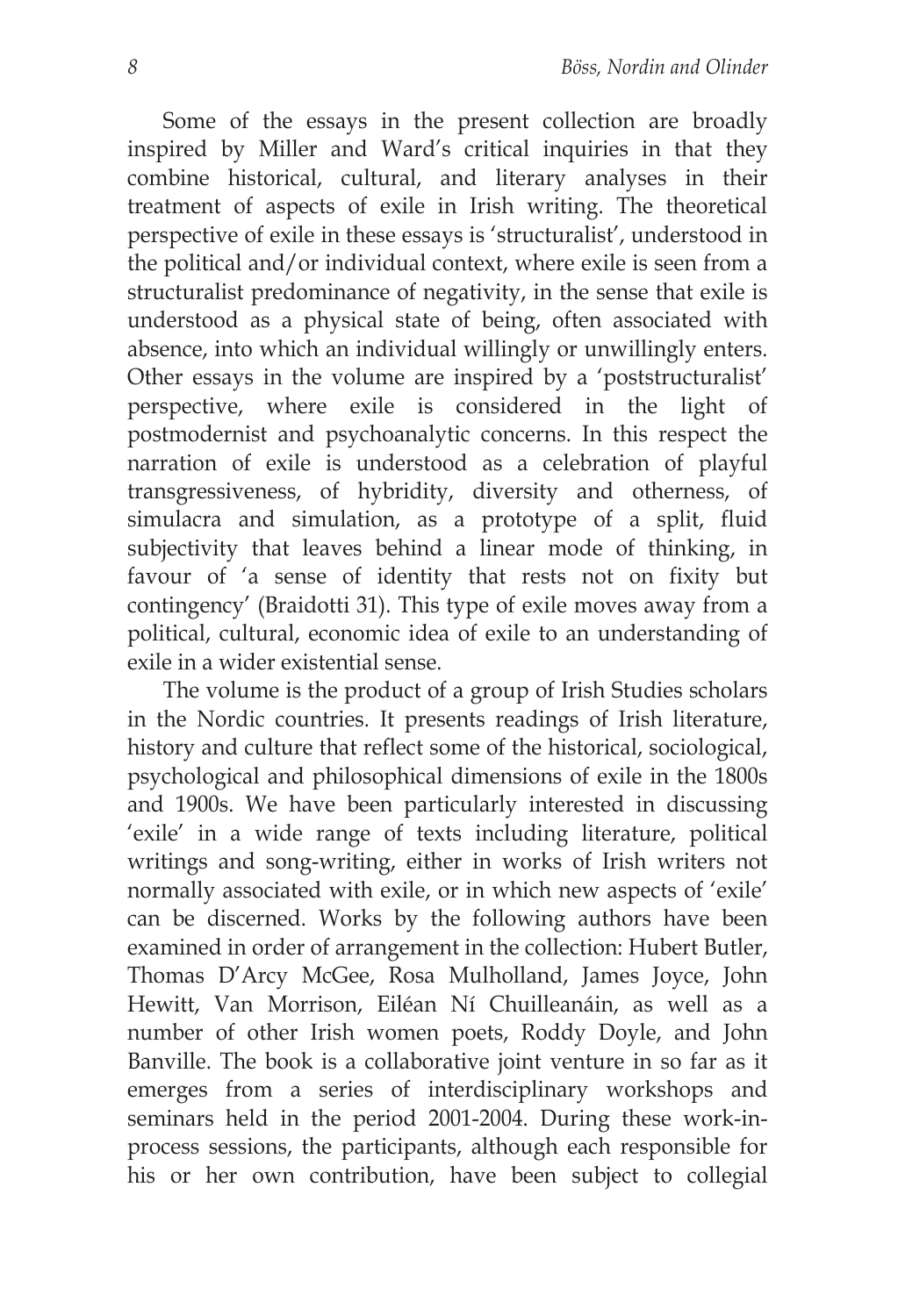scrutiny and encouragement, as well as the occasional ignorant question, which may be seen as both the burden and blessing of interdisciplinary collaboration. The latter was our experience, however. We fully enjoyed producing scholarship in a way which we consider is far too rare within the humanities. We regard the plurality of approaches represented here not as a flaw, but rather as a source of strength, because it reflects our general view that the historically changing meanings of 'exile' evade rigid and narrow definitions.

 The individual authors of the essays have not been asked to strive towards any theoretical unity, but instead to apply the methods and theories that were found most relevant for their approach and the texts chosen for study. The first essay by Michael Böss, 'Theorizing Exile', outlines some general observations on theoretical and historical approaches to exile and suggests areas and topics for future research. This essay offers a systematic and critical discussion of a number of definitions and major theories of exile within contemporary sociological and literary studies. Böss draws on new insights from a variety of academic disciplines and demonstrates how they may contribute to developing a new, general understanding of exile as a multidimensional and 'bilateral' phenomenon. With reference, for example, to recent biblical scholarship, contemporary sociological theory and, especially, Hispanicist Paul Ilie's theory of 'inner exile', Böss suggests that a new 'sociology of exile' may open up for a fresh approach to the study of the role of exile in Irish history and literature. Finally, he discusses how new notions and meanings of exile developed in 20th century philosophy and literature, as a result of the experience of economic modernization, mass migration, extended warfare, and the breakdown of traditional notions of individual belonging and social order.

 Billy Gray, in his essay '"The lukewarm conviction of temporary lodgers": The Anglo-Irish and Dimensions of Exile in the Work of Hubert Butler', examines how differing concepts of exile can be applied to Hubert Butler's perception of the Anglo-Irish experience after the Act of Union. As this essay demonstrates, Butler argues that within the confines of a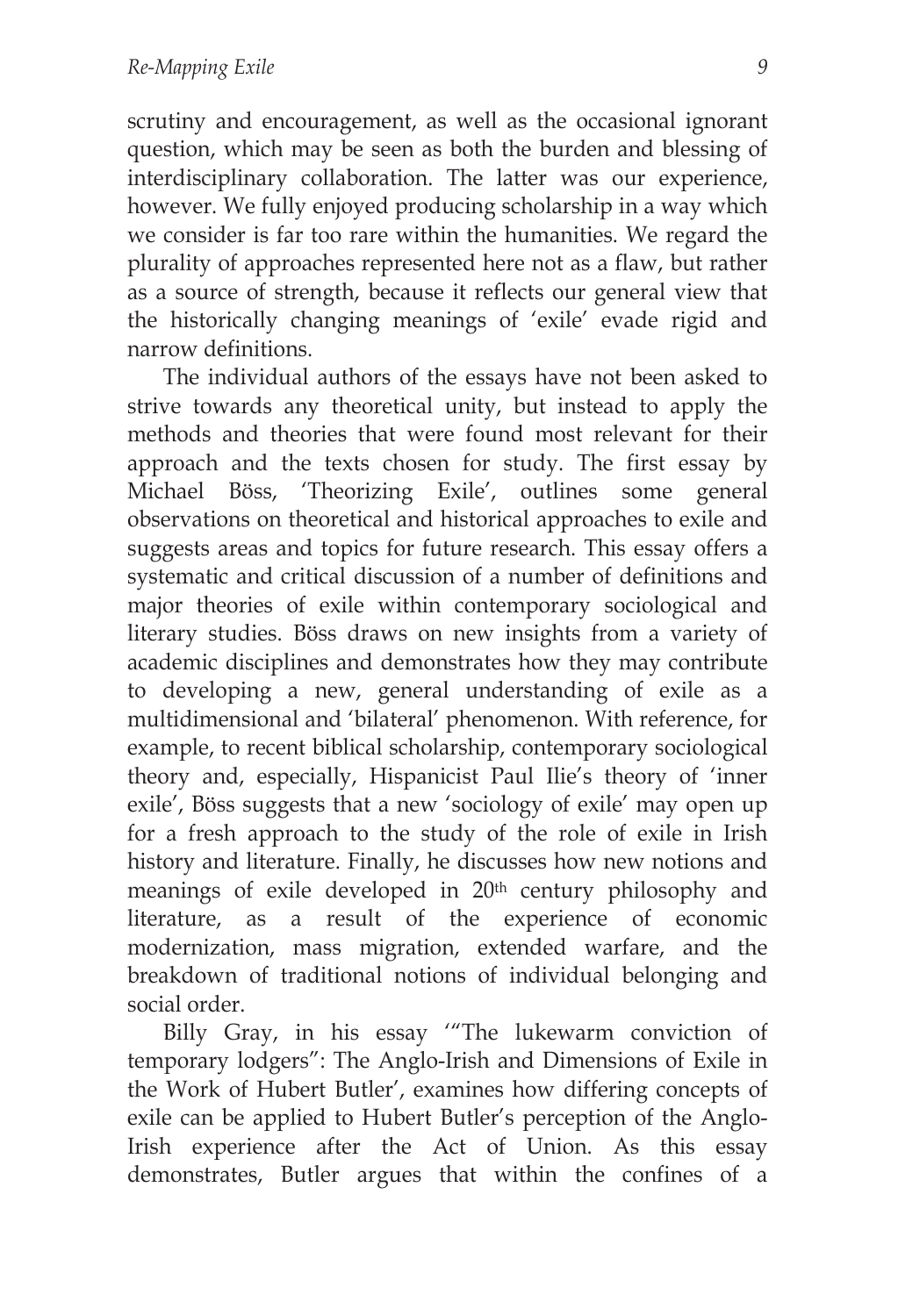comparatively short historical period, the Protestant Aristocracy, who had been the original progenitors of Irish nationalism, came to view themselves as exiles within their own country. Gray's contention is that by applying the ideas of exile theorists such as Joseph Wittlin and Jan Vladeslav – particularly those concepts which elucidate exilic experiences pertaining to 'communal trauma' and 'powerlessness' – it is possible to illuminate Butler's views on what he refers to as 'the withdrawal of a whole historic class'.

 In 'Exiles no More: Ethnic Leadership and the Construction of the Myth of Thomas D'Arcy McGee', Michael Böss argues that these two leading Irish writers and publishers in 19th-century North America (McGee and Sadlier) contributed significantly to the acculturation of Irish Catholic immigrants in Canada and the United States from the middle of the 19th century. By virtue of their shared sense of mission as leaders of the Irish Catholic communities of North America, they helped especially famine immigrants adjust to life in North America. In particular, it is demonstrated how McGee – a former Irish revolutionary nationalist who later became a socially conservative prophet of Canadian nationalism – served Catholic Irish immigrants in Canada, by divesting them of reasons for maintaining a separatist and exilic identity. He taught them, instead, to see themselves as Catholic Canadians of 'Celtic' ethnicity. The argument rests on the assumption that McGee's own 'conversion' to Canadianness occurred at a time of his life when he had learned to accept and respect the role of the Catholic Church in the New World.

 The concepts of the stranger and the returning exile, quite common motifs in nineteenth and early twentieth-century Irish literature, are addressed by Heidi Hansson, in her essay, 'From Reformer to Sufferer: The Returning Exile in Rosa Mulholland's Fiction'. According to Hansson, the difference between these two concepts is that the stranger's function is mainly to be the vehicle through which an author can educate readers about the positive aspects of Irish life, whereas the returning exile is more often used to convey social critique. The returning exile sees the need for reform and change, while the stranger is usually shown to finally embrace the initially foreign Irish society as it is. Because the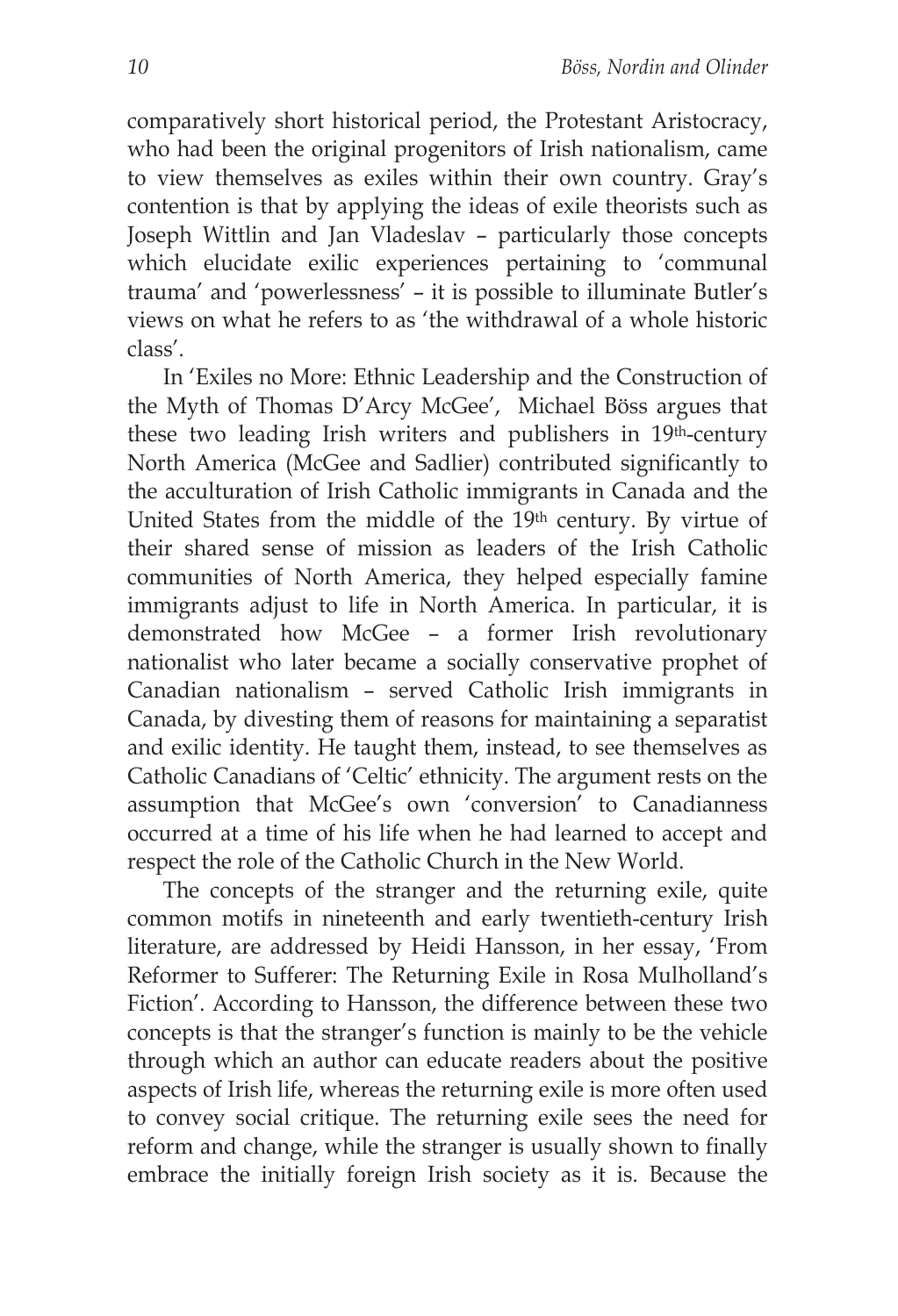returning exile belongs to both Ireland and the place of exile – usually America or Australia – the return 'home' is often shown to result in a sense of hybridity. This becomes particularly clear when it is a woman who returns. A man who comes back is often shown to return in triumph, but when the protagonist is a woman, the return is often described as problematic.

 Ida Klitgård's essay, '(Dis)Location and Its (Dis)Contents: Translation as Exile in James Joyce's *A Portrait of the Artist as a Young Man* and *Finnegans Wake*', argues that James Joyce makes use of a poetics of translation as a metaphorical means of expressing states of exile in two of his major works: *A Portrait of the Artist* and *Finnegans Wake.* A voluntary exile himself, James Joyce was deeply influenced by travel and multiple languages. This experience became the impetus of his life-long literary revolt against British reign in Ireland. This essay situates itself within a poststructuralist framework by questioning topics of philosophical, translation theoretical, and literary interest in a reading of Joyce. In a demonstration of how Joyce relies on a poetics of translation in his works, the essay questions conventional boundaries of what is perceived as the essence of original language – exemplified in the Tower of Babel myth, boundaries of conventional ideas of translation as mere ethnocentric transformation of languages, and boundaries of conventional literary style in usually one language.

 In 'John Hewitt at Home and in Exile', Britta Olinder discusses the complications of roots and rootlessness in the works of the Northern Irish poet and autobiographer, John Hewitt. Not only does Hewitt deal with the discomfort felt by the early colonizers in exile from England, and the stories of family members who emigrated to America, but also with his own alienation, even from his friendly Catholic neighbours in the Glens of Antrim, or his inner exile among conservative Protestants in power in his province. This last turns into dissent as exile, felt most keenly during the war when he is, however, also acquainting himself with so far unknown parts of his home ground. In his fifteen-year actual exile in Coventry, Hewitt finds ample opportunities to ponder the advantages and drawbacks of his situation and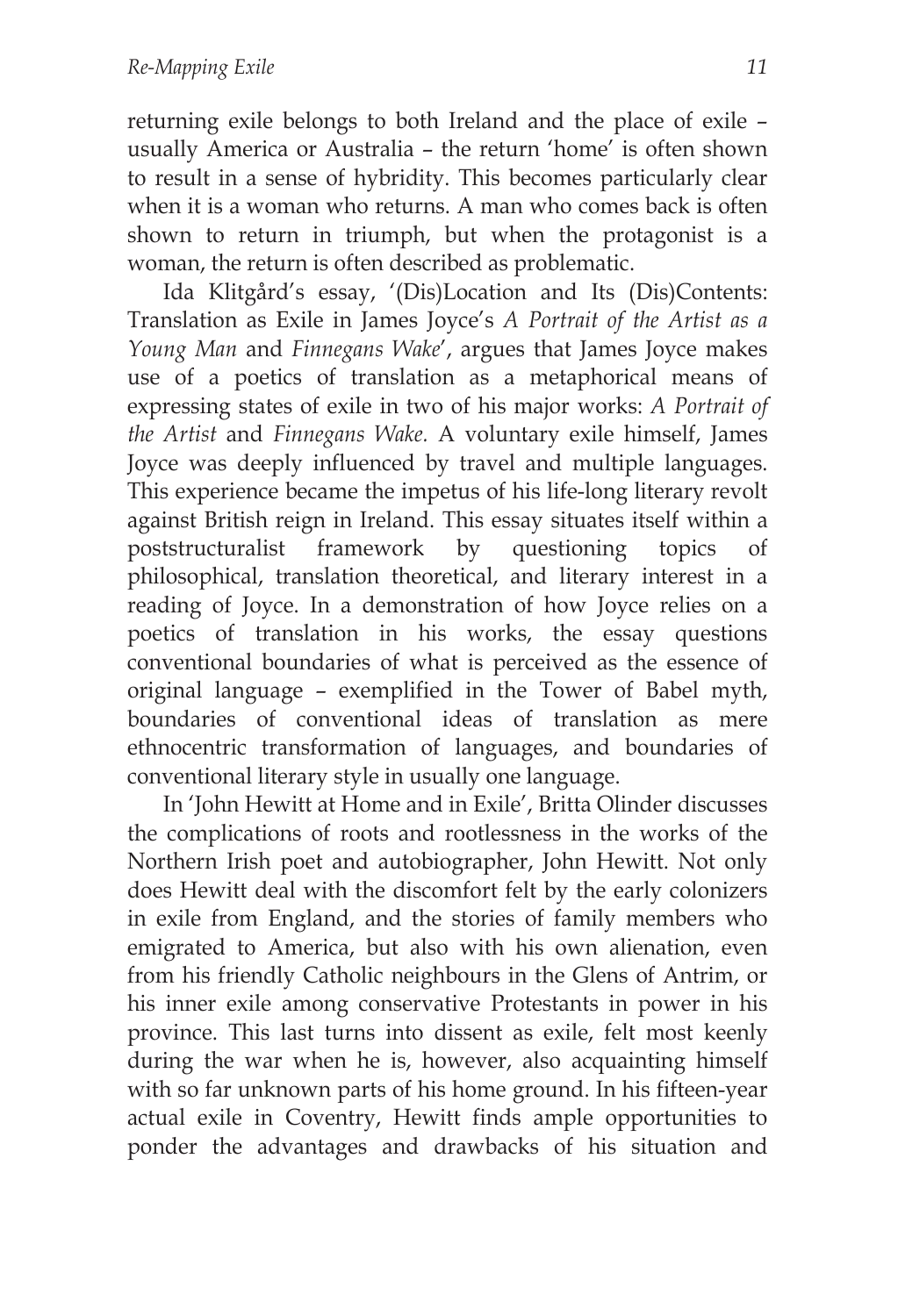occasions for feeling at home and simultaneously as a stranger in other foreign countries.

 Representations of Celtic roots and Irish diaspora identities in three 1980s albums by the Belfast born singer/songwriter, Van Morrison, are examined by Bent Sørensen in 'The Celtic Ray: Representations of Diaspora Identities in Van Morrison Lyrics'. Morrison's music, it is argued, is based on a mixture of North American forms (rhythm and blues/jazz and folk/country) and traditional Irish folk inspiration. The 1980s saw Morrison return more explicitly to Irish roots, and a trilogy of albums from that period express Celtic longings, culminating in a full-length album collaboration with The Chieftains (*Irish Heartbeat*, 1988). The essay shows how the songs *Celtic Ray* and *Irish Heartbeat* thematize tensions between longing and belonging in a conflict that, according to Sørensen, is typical of diaspora texts. As the songs reappear in full Celtic-style arrangements on the 1988 album, they form a seamless part of a whole suite of songs on migration (usually figured as 'roving') and exile, describing an arch in the singer's personal development of identity. The essay concludes with a discussion of Morrison's notions of Celtic brotherhood as a hybrid between American New Age philosophies (individualist) and Irish identity positions (collectivist), a duality which is further mirrored in Morrison's internal and external exile positions.

 From a poststructuralist, philosophical point of view, Irene Gilsenan Nordin examines exile as an existential state of being, and an expression of the essential human condition, in her essay entitled '"Between the Dark Shore and the Light": The Exilic Subject in Eiléan Ní Chuilleanáin's *The Second Voyage*'. The essay traces the related metaphors of homelessness and home in Ní Chuilleanáin's *The Second Voyage*, and shows how images of fixity, such as those of the house and land, are contrasted with those of fluidity, seen especially in Ní Chuilleanáin's use of water and the sea. Gilsenan Nordin argues that images of home can be seen in terms of the restricting linear mode of intellectual thinking, versus those of homelessness, the contrasting semiotic images of unconscious desire, which are liberating and empowering forces. These juxtapositions are explored in light of the idea of the speaking subject as exilic, one that is constantly moving between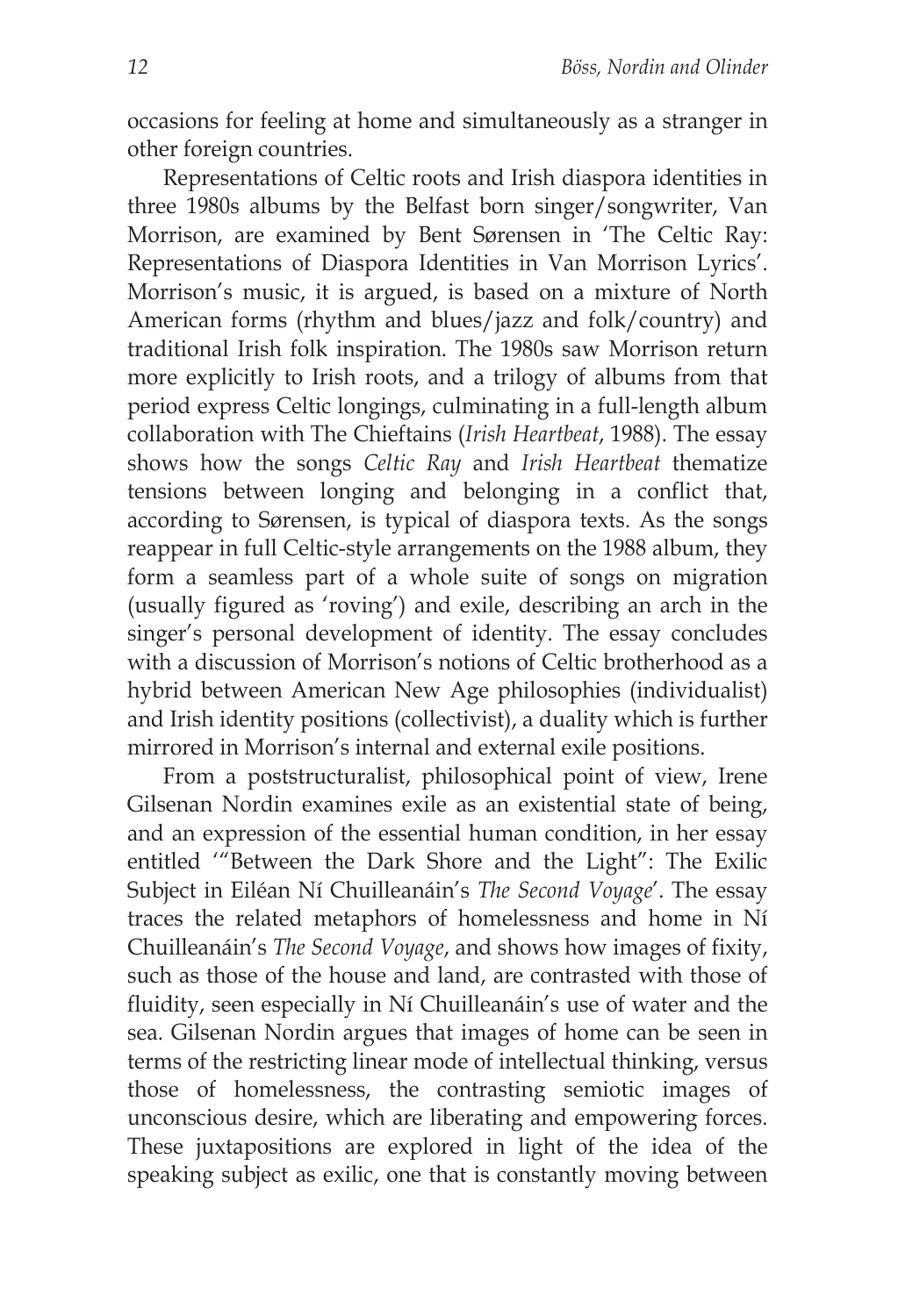contrasting states of being. Gilsenan Nordin compares this with what the philosopher Rosi Braidotti calls the nomadic subject, one that continually moves across 'established categories and levels of experience: blurring boundaries without burning bridges'.

 By way of comparison and complement, Britta Olinder in her essay 'Washed up on Somebody Else's Tide: The Exile Motif in Contemporary Poetry by Women' shows, indeed, that exile has many faces, as many as those in exile. It is 'bitter, sharp-tongued, mournful and/or delicious', sometimes at one and the same time. If one cannot or will not regard the new country as one's own, the distance, the accepted alienation in the new situation, becomes a fact. Exile then becomes a life-style. The exiled person turns into a continually fugitive soul who can never find peace. These and other attitudes to exile can be found in poetry written by Irish women. Most aspects such as homelessness, the bitterness over conditions that left exile the only option, the feeling of being dispossessed, and comparisons with biblical exile, are also dealt with by male poets, while the daughter's obligation to follow her father into exile or marriage experienced as an exiled state, are experiences specific to women. The essay also examines the role and importance of language and dialect to the person in exile.

 Åke Persson's essay, '"The culchies have fuckin' everythin": Internal Exile in Roddy Doyle's *The Barrytown Trilogy*', argues that Doyle's Barrytown Trilogy is most fruitfully understood if placed against and within the dominant socio-political and economic realities of post-Independence Ireland. Persson sees the Trilogy as being in dialogue with traditional Ireland governed by a rigid system of exclusion. In other words, the Trilogy must be read in a historical context. This essay draws on a range of insights from history and sociology as well as socioeconomic and physical geography to open up the texts, and the author's reading of Doyle can best be described as materialist, although not necessarily Marxist. It might be argued that it comes close to New Historicism/Cultural Materialism. The essay argues that Doyle's works are a product of and a response to the cultural and political webs of a particular society and must be understood in relation to those webs.